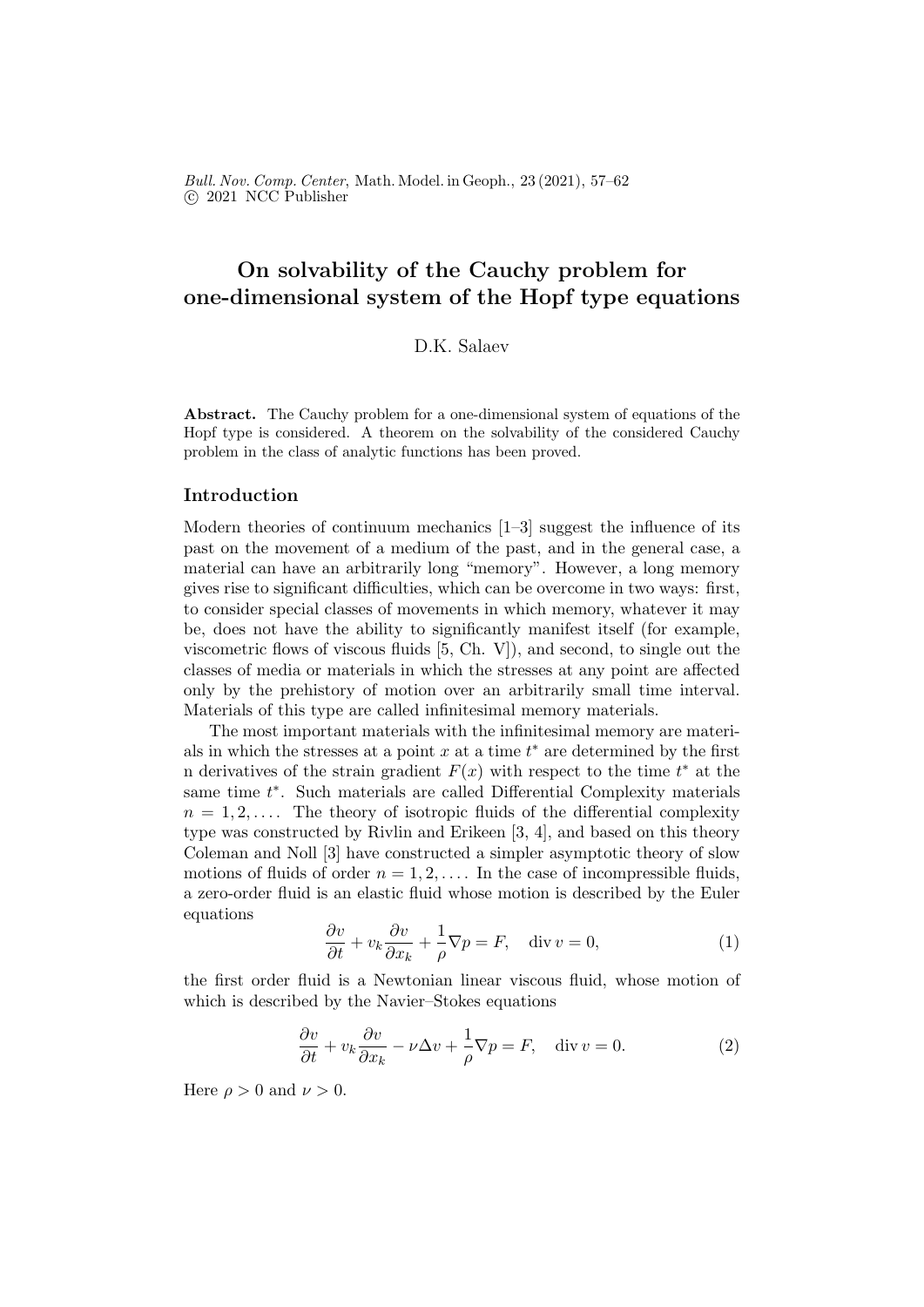## 1. A system of equations of the two-velocity hydrodynamics

In the isothermal case the equations of motion of a two-velocity medium in the dissipative case with one pressure in the system has the form  $[4–8]$ :

$$
\frac{\partial \rho_1}{\partial t} + \text{div}(\rho_1 v_1) = 0, \quad \frac{\partial \rho_2}{\partial t} + \text{div}(\rho_2 v_2) = 0,
$$
 (3)

$$
\frac{\partial v_1}{\partial t} + (v_1, \nabla)v_1 + \frac{1}{\rho}\nabla p = \frac{\nu_1}{\rho}\Delta v_1 + \frac{\nu_1 + 3\mu_1}{3\rho}\nabla \operatorname{div} v_1 + \frac{\rho_2}{2\rho}\nabla(v_1 - v_2)^2 + F,
$$
\n(4)

$$
\frac{\partial v_2}{\partial t} + (v_2, \nabla)v_2 + \frac{1}{\rho}\nabla p = \frac{\nu_2}{\rho}\Delta v_2 + \frac{\nu_2 + 3\mu_2}{3\rho}\nabla \operatorname{div} v_2 - \frac{\rho_1}{2\rho}\nabla(v_1 - v_2)^2 + F,
$$
\n(5)

where  $v_1$  and  $v_2$  are the velocity vectors of the subsystems that make up the two-velocity continuum with the corresponding partial densities  $\rho_1$  and  $\rho_2$ ,  $\nu_1$  ( $\mu_1$ ), and  $\nu_2$  ( $\mu_2$ ) are the corresponding shear (bulk) viscosities,  $\rho = \rho_1 + \rho_2$ is the total density of the two-velocity continuum;  $F$  is the vector of the mass force per unit mass. The system of equations  $(3)-(5)$  is closed by the equation of state of the two-velocity continuum

$$
p = p(\rho, (v_1 - v_2)^2).
$$

### 2. The Hopf-type system of equations

Systems of equations  $(3)$ – $(5)$  in the case of a constant phase saturation are a generalization of system (1) and (2) for a multiphase medium, respectively. A subclass of system  $(3)$ – $(5)$  in the case of the constant phase saturation in the dissipative case are systems of equations of the Hopf type. In the one-dimensional case, in the absence of the mass forces, this system has the form [9, 10]

$$
\frac{\partial u}{\partial t} + u \frac{\partial u}{\partial x} = -b(u - v),\tag{6}
$$

$$
\frac{\partial v}{\partial t} + v \frac{\partial v}{\partial x} = \varepsilon b(u - v),\tag{7}
$$

where  $\varepsilon = \frac{\rho_1}{\rho_2}$  $\frac{\rho_1}{\rho_2}$  is the dimensionless positive constant, b is a positive constant.

System (6), (7) differs from that system of the two-velocity hydrodynamics in the dissipative case, due to the coefficient of friction, the absence of pressure, and the condition of incompressibility. For this reason, the problems associated with the Hopf-type system will sometimes be called two-velocity fluid dynamics without pressure. Also, in the case when the energy dissipation occurs only due to the interfacial friction coefficient, we will call the inviscid system of the Burgers type or the Hopf type system,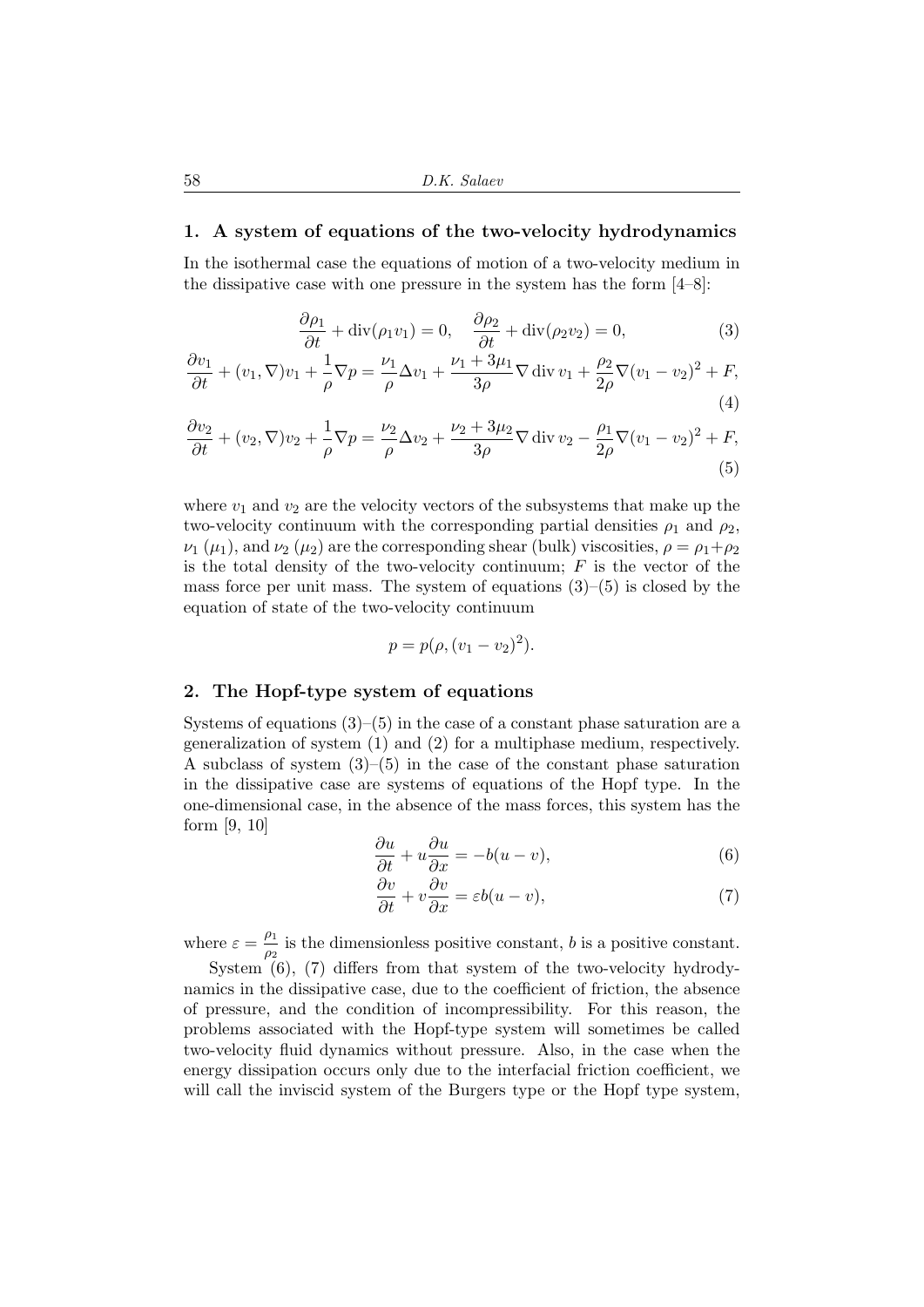or we will also call it the Riemann type system. This gives a simple quasilinear system of equations. When the friction coefficient  $(b = 0)$  disappears. system (6), (7) goes to the well-known Hopf equation [11].

Zeldovich has proposed to consider an inviscid free system in the onevelocity case in the absence of mass forces as an equation describing the evolution of a rarefied gas of non-interacting particles [12]. According to his idea, the pure kinematics of the underlying particles can lead to peculiarities in the distribution of mass and is responsible for the inhomogeneity of matter in the universe.

Following [13], we denote by  $\mathbb{C}(0,T;X_s)$  the space of the analytic functions  $u(z)$  in the disc  $\mathbb{C}_T = \{z \in \mathbb{C} : |z| < T\}$ , bounded for  $|z| \leq T$  and taking values in the Banach space  $X_s$ . Having defined in it the norm

$$
||u||_{\mathbb{C}(0,T;X_s)} = \sup_{t \in [0,T]} ||u||_{s,t}, \quad ||u||_{s,t} = \sup_{|z|=t} ||u(z)||_s, \quad ||\cdot||_s = ||\cdot||_{X_s},
$$

we obtain the Banach space.

Here  $X_s$ ,  $s \in [0, 1]$ , is a one-parameter family (scale) of the Banach spaces such that  $X_s \subseteq X_{s'}$ , for  $s' < s$ , and the norm of the embedding operator  $\leq 1$ , i.e. for all  $u \in X_s$ 

$$
||u||_{s'} \le ||u||_s, \quad s' < s.
$$

Let for any pair of the numbers  $s', s \in [0, 1], s' < s$ , the mapping V is defined on the ball  $\mathbb{C}^{r,u_0}(0,T;X_s) = \{u \in \mathbb{C}(0,T;X_s) : ||u - u_0||_{\mathbb{C}(0,T;X_s)} < r\}$ with the center  $u_0 \in \mathbb{C}(0,T;X_1)$  and takes it to  $\mathbb{C}(0,T;X_{s})$ . We call V the Volterra operator of the class  $J(\alpha, \beta, \mathbb{C}), \alpha > 0, \beta \geq 0$ , if there exists a number  $c > 0$  such that for any  $u, v \in \mathbb{C}^{r, u_0}(0,T; X_s), s' < s, t \in [0,T],$  the following estimate is fulfilled:

$$
||Vu - Vv||_{s',t} \le c(s - s')^{-\beta} (J^{\alpha} || u - v ||_{s,\tau})(t),
$$

where  $J^{\alpha}$  is the integration operator of order  $\alpha > 0$ ,

$$
(J^{\alpha}\varphi)(t) = \Gamma^{-1}(\alpha) \int_0^t (t-\tau)^{\alpha-1} \varphi(\tau) d\tau,
$$

 $\Gamma(\alpha)$  is the gamma function. In particular, for  $\alpha = 1$ 

$$
(J\varphi)(t) = \int_0^t \varphi(\tau)d\tau, \quad J \equiv J^1.
$$

**Theorem 1** [13]. Let  $V \in J(\alpha, \beta, \mathbb{C})$ . Then:

- 1) the solution to the equation  $u = Vu$  is unique in the ball  $\mathbb{C}^{r,u_0}(0,T;X_s)$ at  $s > 0$ ;
- 2) if  $Vu_0 \in \mathbb{C}^{r,u_0}(0,T;X_s)$  for some  $s \in (0,1]$ , there exists a number  $c > 0$  such that for any  $s' < s$  the equation  $u = Vu$  has the solution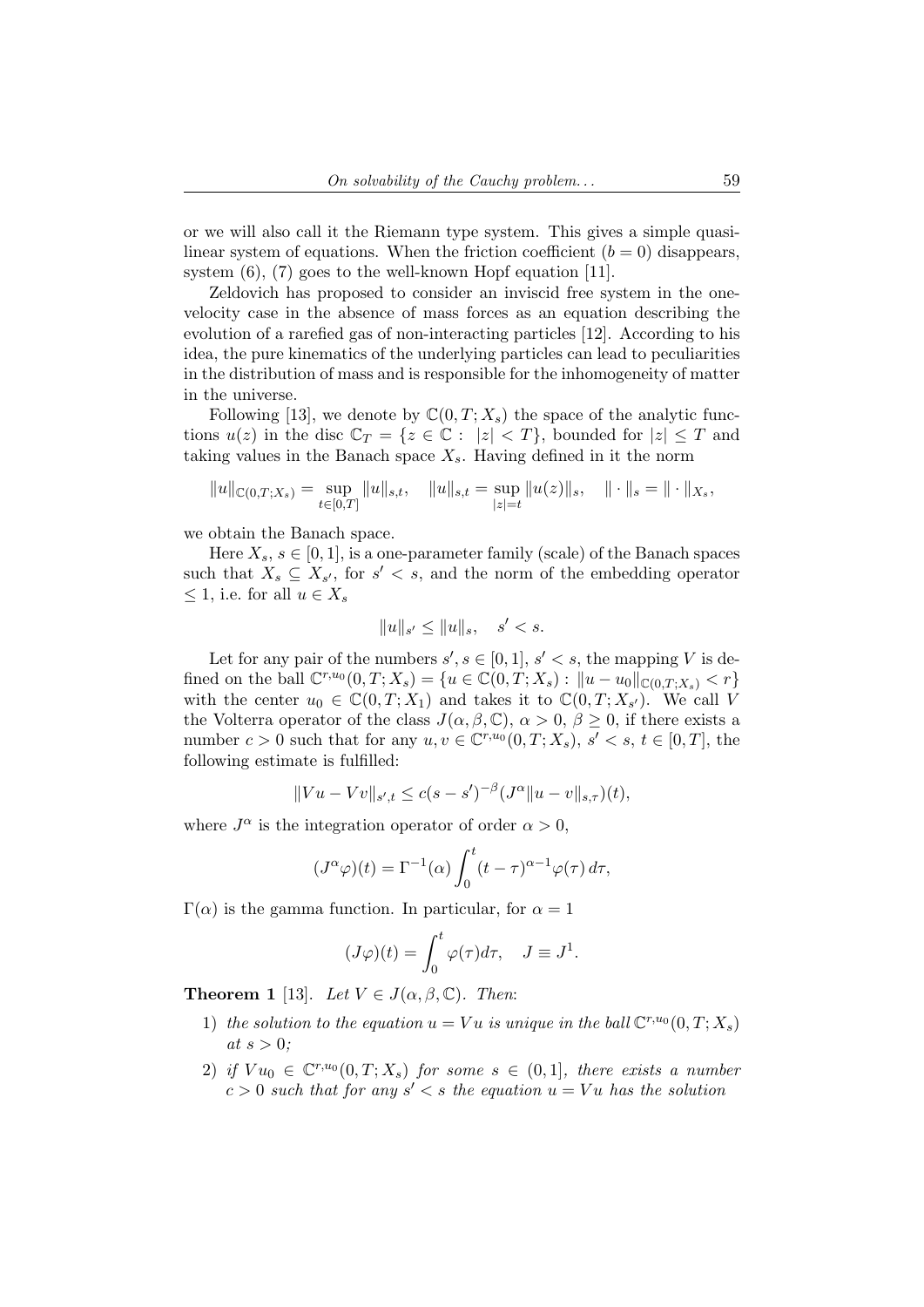$$
u \in \mathbb{C}^{r,u_0}(0,T';X_{s'}), \quad T' < c(s-s'), \quad T' < T.
$$

This theorem is the Volterra version of well-known theorems on the solvability of the abstract Cauchy problem (see [14, 15] and the literature cited therein). It is proved in essence in the same way as the Nishida theorem in [14]. The more general case of the spaces  $L_p(0,T;X_s)$   $(1 \leq p \leq \infty)$  is considered in [16].

We now turn to the statement of the Cauchy problem for a Hopf-type system.

Let the Cauchy data be given for system  $(6)$ ,  $(7)$ :

$$
u_k|_{t=0} = u_k^0(x), \quad k = 1, 2,
$$
\n(8)

where  $u_1(t, x) = u(t, x), u_2(t, x) = v(t, x)$ .

Integrating systems  $(6)$ ,  $(7)$  and taking into account  $(8)$ , we arrive to the equivalent system of equations

$$
u_1(t,x) = u_1^0(x) - \int_0^t \left[ u_1(\tau,x) \frac{\partial u_1(\tau,x)}{\partial x} + b(u_1(\tau,x) - u_2(\tau,x)) \right] d\tau, \qquad (9)
$$

$$
u_2(t,x) = u_2^0(x) - \int_0^t \left[ u_2(\tau, x) \frac{\partial u_2(\tau, x)}{\partial x} - \varepsilon b(u_1(\tau, x) - u_2(\tau, x)) \right] d\tau. \tag{10}
$$

Introducing the vector functions  $w = (u_1, u_2)$ , this system can be written down in the form  $w = Vw$ , where the operator V is defined by the righthand sides of equalities (9), (10). Let the Banach space  $X_s$ ,  $s \in [0,1]$ , consist of analytic vector-functions  $w: \Omega_s \to \mathbb{C}^2$  in the domain  $\Omega_s = \{(x, t) \in \mathbb{C} :$  $|x| < \delta(1+s)$ ,  $|t| < \delta(1+s)$ ,  $\delta > 0$ , such that

$$
||w||_s = |w|_s + |w_x|_s < \infty,
$$
\n(11)

where  $|w|_{s} = \sup\{|w(x,t)|, (x,t) \in \Omega_{s}\}.$  Let us set  $w_0 = (u_1^0(x), u_2^0(x))$ and show that the operator  $V$  satisfies the conditions of Theorem 1. Since  $w \in \mathbb{C}^{r,w_0}(0,T;X_s)$ , from (9), (10) it follows that  $V : \mathbb{C}^{r,w_0}(0,T;X_s) \to$  $\mathbb{C}^{r,w_0}(0,T;X_{s'})$  for  $s' < s$ . It follows from the definition of the mapping V that, for  $w_1, w_2 \in C^{r,w_0}(0,T;X_s)$ , the difference  $Vw_1 - Vw_2$  is represented as a linear combination of the vectors  $w_1 - w_2$  and  $D(w_1 - w_2)$  ( $D = D_x$ ) with operator coefficients of the type of  $Jb$ , where the function  $b$  is expressed in terms of  $w_1, w_2$  and their first derivatives, J is the integration operator from zero to  $t$ . Notice, that

$$
|Ju|_s \le J|u|_s, \quad |bu|_s \le |b|_s|u|_s, \quad |Du|_{s'} \le \delta^{-1}(s-s')^{-1}|u|_{s'}, \quad s' < s. \tag{12}
$$

These estimates are trivial and follow from the Cauchy formula for analytic functions. Thus, with allowance for (11)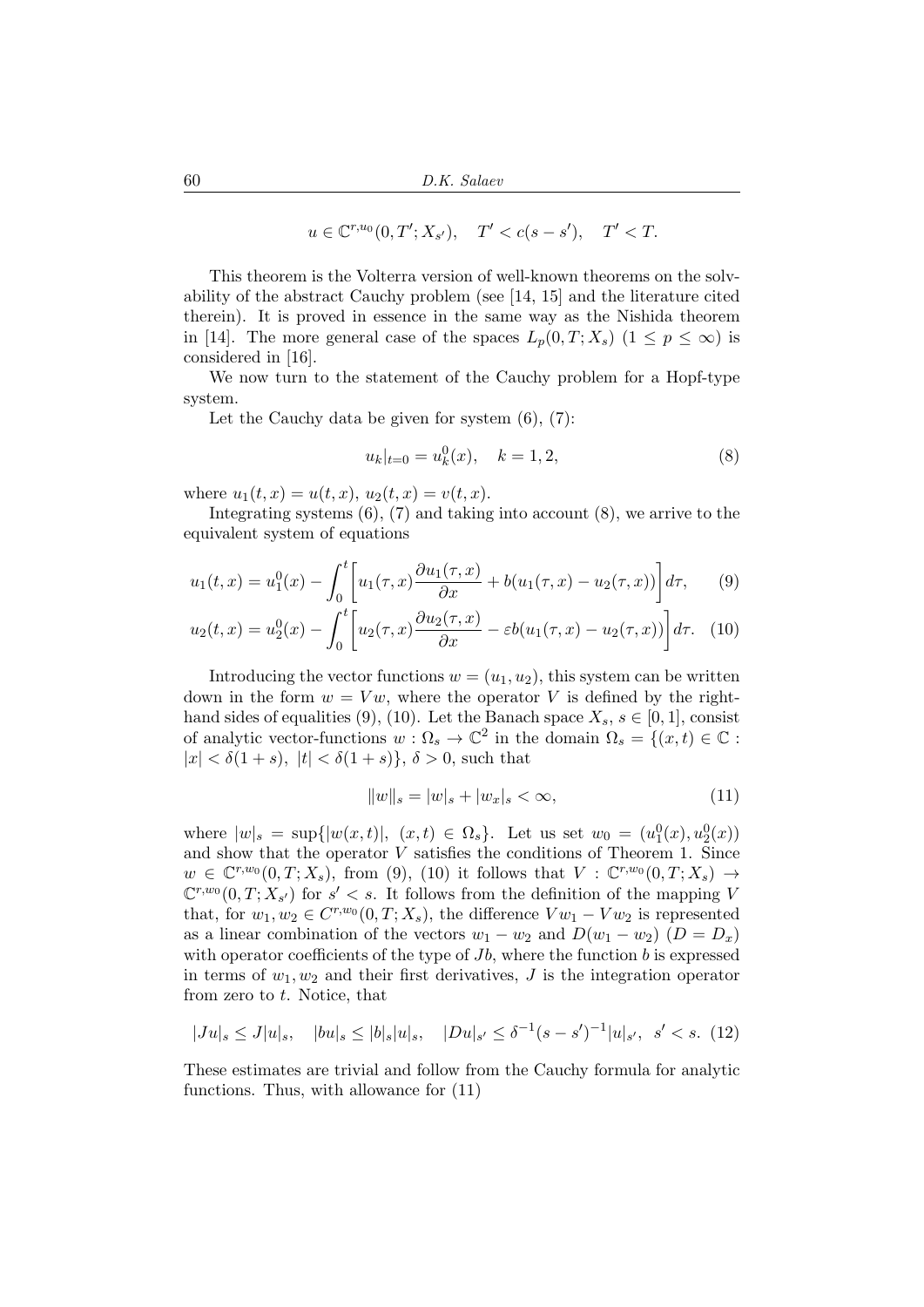$$
|D^{\alpha}(Vw_1 - Vw_2)|_{s'} \le c(s - s')^{-|\alpha|} J|w_1 - w_2|_s,
$$
  

$$
||Vw_1 - Vw_2||_{s'} \le 2c(s - s')^{-|\alpha|} J||w_1 - w_2||_s.
$$

These estimates show that  $V \in J(1,1,\mathbb{C})$ . If  $t < T$ , from the definition of V we have  $||V w_0 - w_0||_s = O(T)$  for sufficiently small T. Thus, Theorem 1 implies the existence of the unique analytic solution  $w = (u_1, u_2)$  of system (9), (10) in some complex neighborhood of zero. Thus, we have proved the following

**Theorem 2.** Let  $Y = (-\varepsilon, \varepsilon), u_1^0(x), u_2^0(x) \in \mathbb{C}^\omega(Y)$  be the class of real analytic functions. Then the Cauchy problem  $(6)-(8)$  has a unique solution  $(u_1, u_2) \in \mathbb{C}^{\omega}$  in some neighborhood of zero.

#### References

- [1] Truesdell C.A. First Course in Rational Continuum Mechanics. –– New York, San Francisco, London: Academic Press, 1977.
- [2] Serrin J. Mathematical Principles of Classical Fluid Mechanics. –– Handbuch der Physik, 1959.
- [3] Sedov L. Continuum Mechanics. –– Moscow: Nauka 1984 (In Russian).
- [4] Dorovsky V., Perepechko Yu. Theory of the partial melting // Sov. Geology and Geophysics.  $-1989. - P. 56-64.$
- [5] Urev M.V., Imomnazarov Kh.Kh., Tang J.-G. A boundary value problem for an overdetermined steady system in two-velocity hydrodynamics // Numerical Analysis and Applications.  $-2017. -$  Vol. 10, No. 4.  $-$  P. 347–357.
- [6] Imomnazarov Kh.Kh., Imomnazarov Sh.Kh., Mamatqulov M.M., Chernykh E.G. Fundamental solution for the stationary equation of two-velocity hydrodynamics with one pressure // Sib. Zhurn. Industrial Mat.  $-2014$ .  $-$  Vol. 17, No. 4. – P.  $60-66$  (In Russian).
- [7] Imomnazarov Kh.Kh., Zhabborov N. Some Initial Boundary Value Problems of Mechanics of Two-Velocity Media. –– Tashkent: Izd. University, 2012 (In Russian).
- [8] Imomnazarov Kh.Kh., Kholmurodov A.E. Modeling and Investigation of Direct and Inverse Dynamic Problems of Poroelasticity. –– Tashkent: Izd. University, 2017 (In Russian).
- [9] Turdiev U.K., Imomnazarov Kh.Kh. A system of equations of the Riemann type arising in a two-fluid medium // Abstracts of Int. Conf. "Inverse and ill-posed problems", October 2–4, 2019, Samarkand, Uzbekistan. –– P. 119–120 (In Russian).
- [10] Turdiyev U., Imomnazarov Kh. A system of equations of the two-velocity hydrodynamics without pressure  $//$  AIP Conf. Proc. 2365, 070002.  $-$  2021.